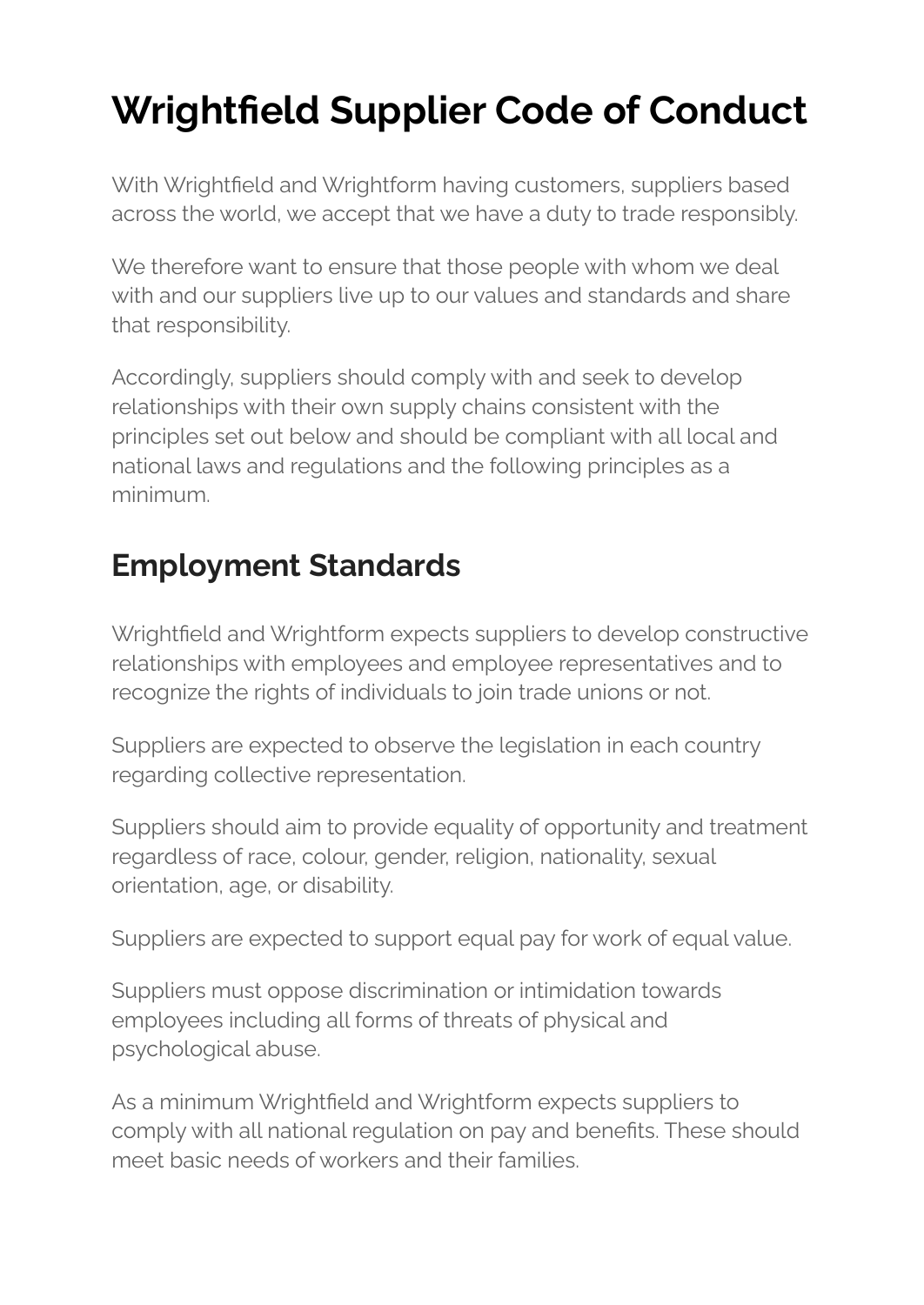Wrightfield and Wrightform suppliers working hours are expected to comply with national laws and regulations. Employees should have annual leave provision and be permitted at least one non-working day per seven days on average.

Wrightfield and Wrightform suppliers are to ensure there is no forced, bonded, or involuntary prison labour. Workers are not required to lodge 'deposits' or their identity papers with their employer and are free to leave their employer after reasonable notice.

Wrightfield and Wrightform is opposed to the use of any form of Child Labour or practices that inhibit the development of children. Suppliers must comply with all child labour laws and should not employ anyone under the age of 15, or where it is higher, the mandatory school leaving age in the local country.

# **Health, Safety and Environment**

Wrightfield and Wrightform suppliers will make proper provision to provide a safe and hygienic working environment, bearing in mind the prevailing knowledge of the industry and of any special hazards. Adequate measures shall be taken to prevent accidents and injury to health arising out of, associated with, or occurring during work, by minimizing, so far as reasonably practicable, the causes of hazards inherent in the working environment.

Workers shall receive regular and recorded health & safety training and such training shall be repeated for new or reassigned workers.

Access to clean toilet facilities and potable water, and, if appropriate, sanitary facilities. Food storage shall be provided. Accommodation, where provided, shall be clean, safe and meet basic needs of the workers.

The supplier observing the code shall assign responsibility for health and safety to a senior management representative.

Suppliers will care for the environment through a commitment to good environmental practices.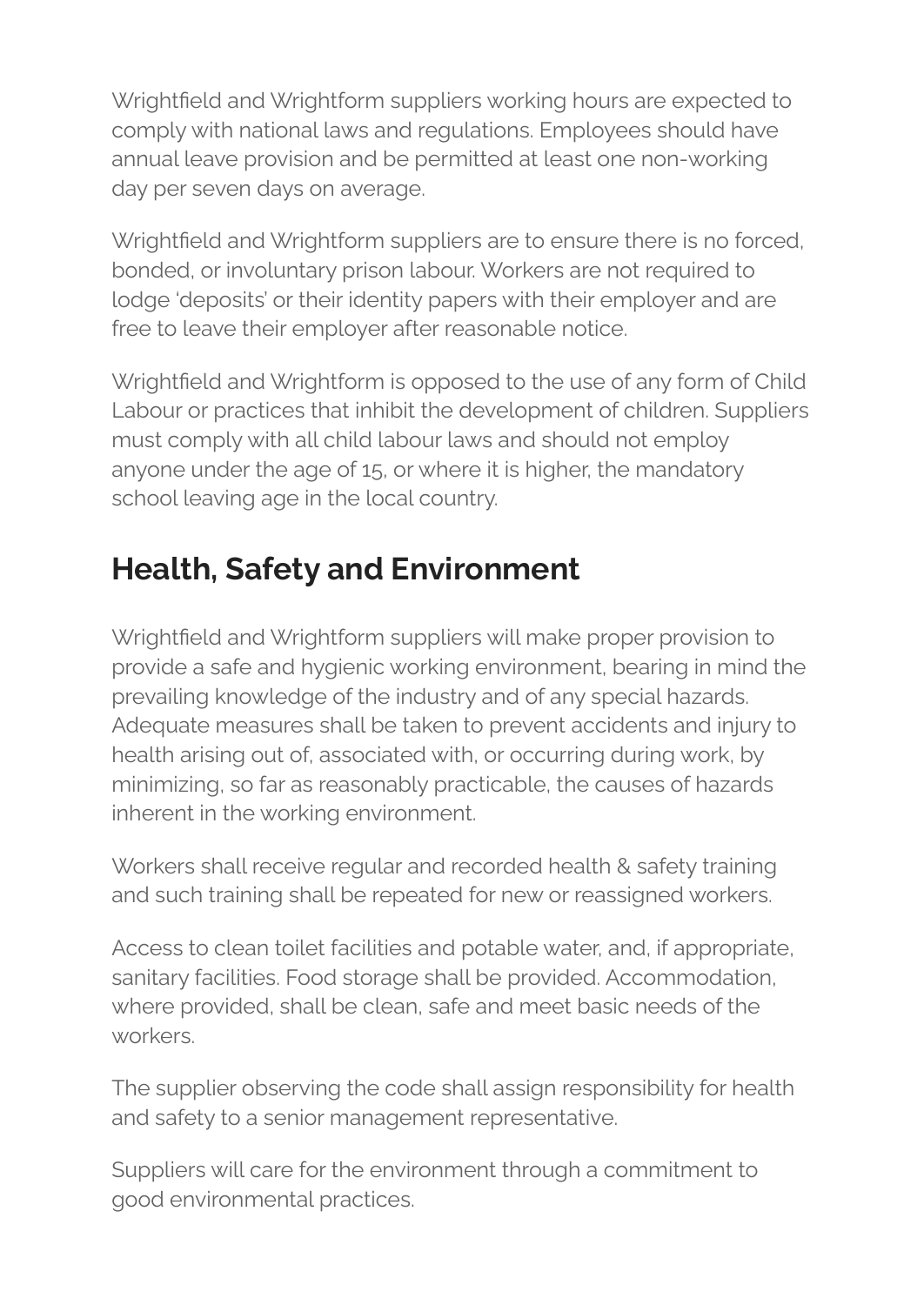# **Ethical Dealings**

Suppliers to Wrightfield and Wrightform must not offer gifts or favours to Wrightfield or Wrightform employees that may be seen as an attempt to influence business decisions. Suppliers, representatives, and their employees must comply with all applicable anti-bribery and corruption laws. If no such anti-bribery or corruption laws apply or are of a lesser standard to that prescribed in the UK Bribery Act 2010, suppliers, representatives and their employees must adhere to the UK Bribery Act 2010.

#### **Proprietary Information**

Any information you receive through business dealings with Wrightfield and Wrightform must be kept confidential and never used for illegal purposes or for personal gain, shared with any other customer/supplier. This includes both commercial and technical information. False information must not be given during commercial negotiations.

#### **Monitoring/Record keeping**

Suppliers must ensure that documentation is kept demonstrating compliance with the Wrightfield and Wrightform Code of Conduct and must provide access to that documentation upon request from Wrightfield or Wrightform.

#### **Conflict Minerals**

Wrightfield and Wrightform support ending the violence & human rights violations in the mining of certain minerals from a location described as the "Conflict Region", which is situated in the eastern portion of the Democratic Republic of the Congo (DCR) & surrounding countries.